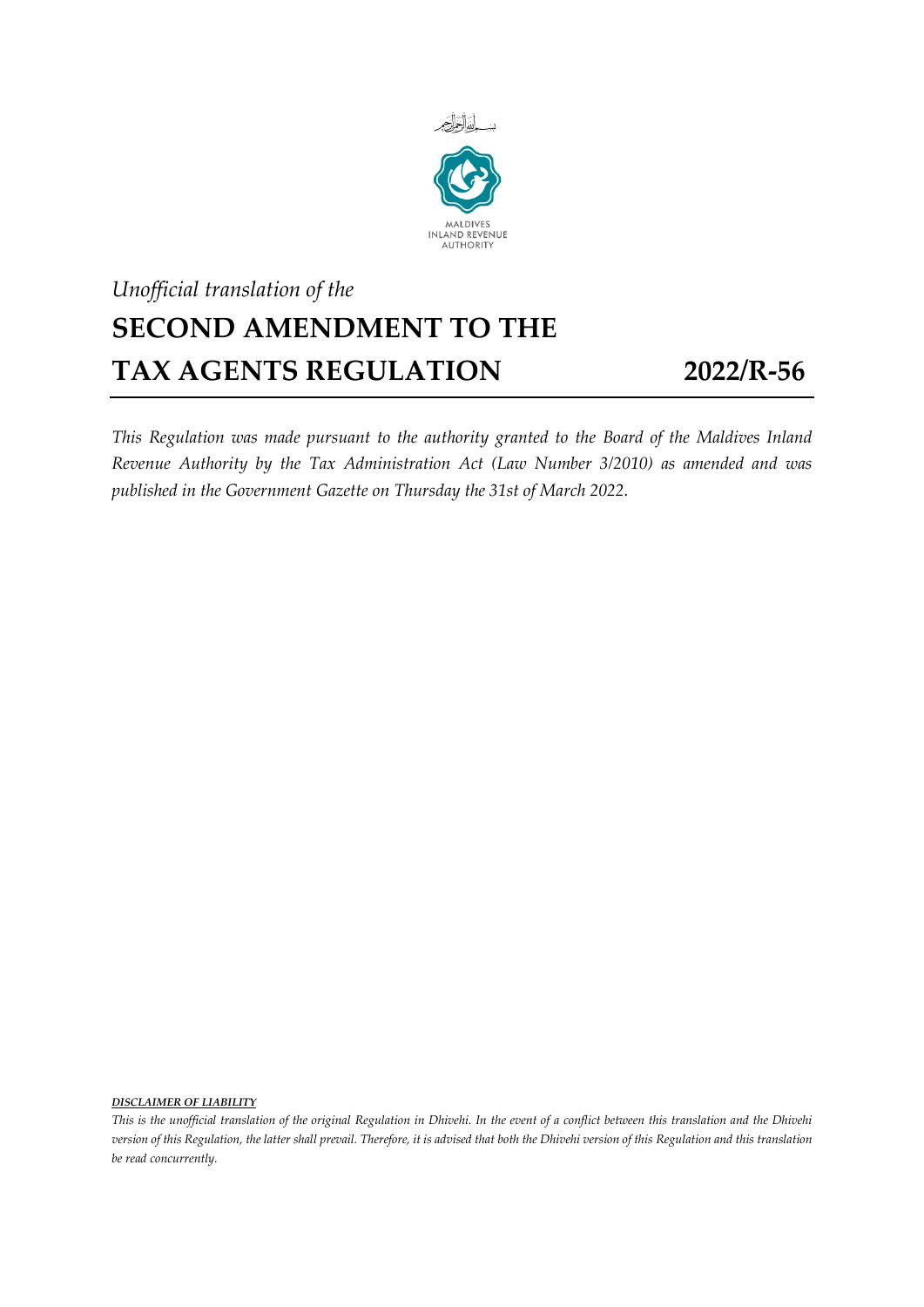## **SECOND AMENDMENT TO THE TAX AGENTS REGULATION**

The Tax Agents Regulation (Regulation Number 2014/R-36) shall be amended as follows:

**1.** Amend Section 3 of the aforementioned Regulation as follows:

| Scope of work | 3. | (a) | Tax agents licensed under this Regulation shall be |
|---------------|----|-----|----------------------------------------------------|
| of tax agents |    |     | allowed to undertake the following works:          |

- (1) Compute the taxpayer's tax liabilities payable to MIRA under tax acts;
- (2) Prepare the taxpayer's tax returns that are to be filed at MIRA;
- (3) Prepare other notices, forms, reports, statements, and all other documents that are to be submitted by the taxpayer to MIRA in relation to the tax payable by the taxpayer or in relation to his legal obligations and rights;
- (4) Prepare documents pertaining to an objection to be filed by the taxpayer pursuant to a decision made by MIRA or Commissioner General;
- (5) Advise the taxpayer in matters concerning the taxpayer's obligations under tax acts and other tax related issues;
- (6) Communicate with MIRA on behalf of the taxpayer regarding his tax affairs.
- (b) It is not permissible for a person other than a tax agent licensed by MIRA to undertake any of the works specified in subsection (a) acting in the capacity of a tax agent.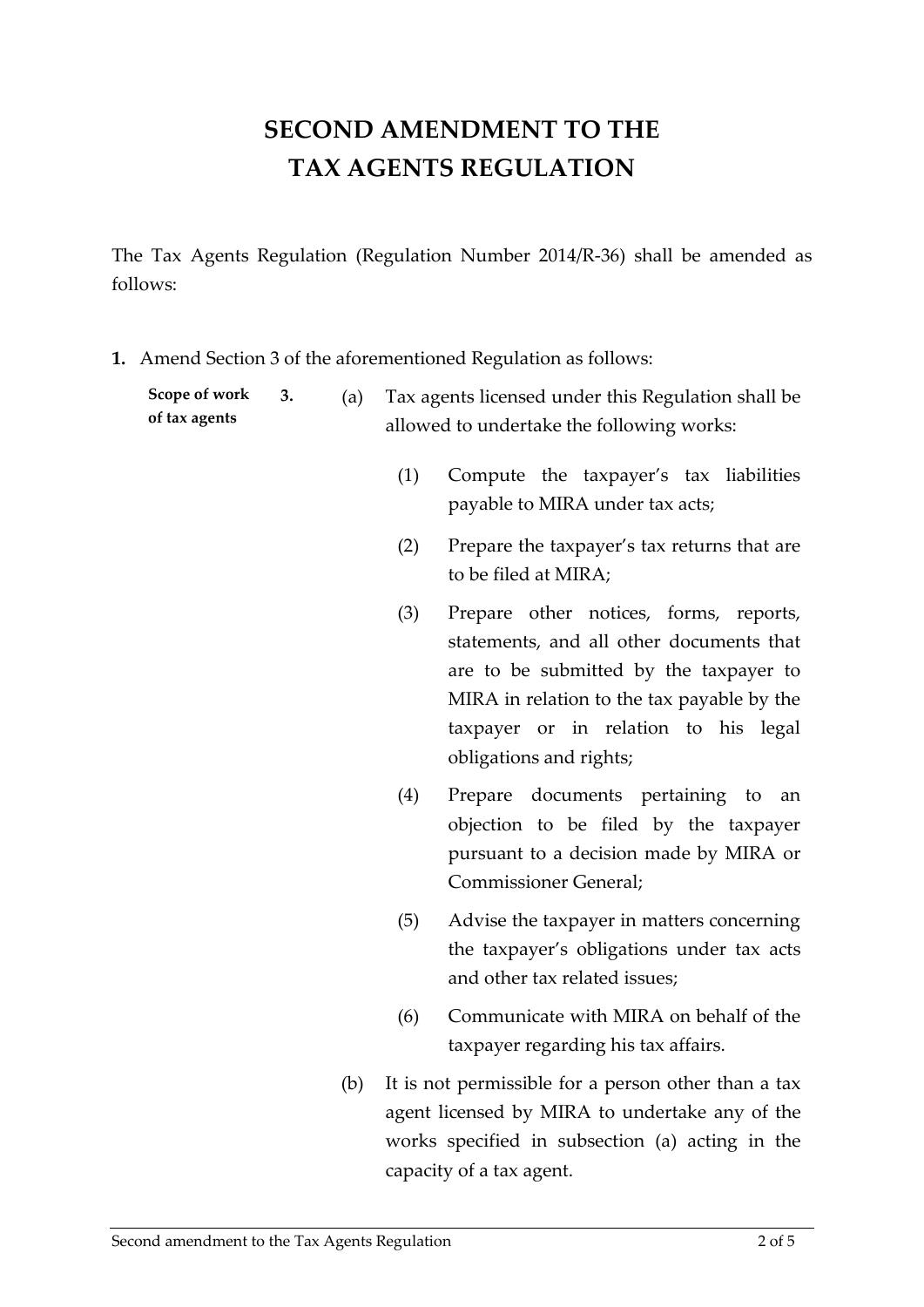**2.** Amend Section 4 of the aforementioned Regulation as follows:

**Work disallowed for tax agents 4.** Where a tax agent licensed under this Regulation is a former employee of MIRA, such person shall not be permitted to work in a case the person had previously worked on or represented in their capacity as an employee of MIRA.

- **3.** Amend Section 5(e) of the aforementioned Regulation as follows:
	- **5.** (e) Is a Maldivian citizen.
- **4.** Insert a subsection after Section 5(e) of the aforementioned Regulation as follows.
	- **5.** (f) Tax agent licenses granted under this Regulation, prior to the commencement of the second amendment to the Tax Agents Regulation, to persons other than citizens of the Maldives shall expire at the end of 31 December 2022.
- **5.** Amend Section 7(b)(2) of the aforementioned Regulation as follows:
	- **7.** (b) (2) Pass an examination held by MIRA for category 1 tax agents.
- **6.** Repeal Section 7(b)(3) of the aforementioned Regulation.
	- **7.** (b) (3) *[Repealed]*
- **7.** Amend Section 8(b)(3) of the aforementioned Regulation as follows:
	- **8.** (b) (3) Pass an examination held by MIRA for category 2 tax agents upon completion of the course specified in subsection (b)(2).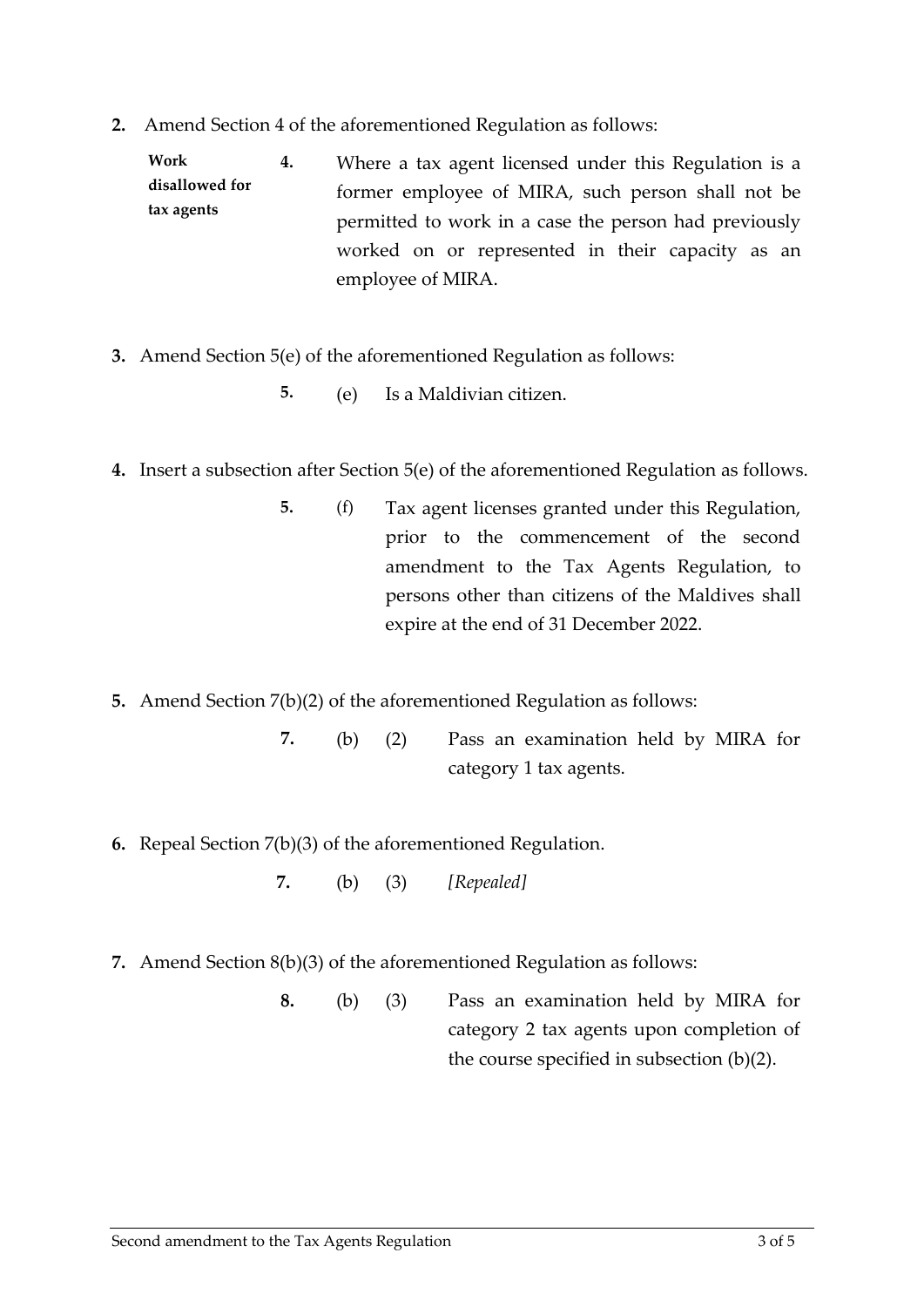**8.** Repeal Section 8(b)(4) of the aforementioned Regulation.

**8.** (b) (4) *[Repealed]*

- **9.** Insert subsections after Section 9(a)(3) of the aforementioned Regulation as follows:
	- **9.** (a) (3-1) The American Institute of Certified Public Accountants (AICPA);
		- (3-2) Institute of Chartered Accountants in England and Wales (ICAEW);
		- (3-3) Institute of Chartered Accountants of the Maldives (CA Maldives);

**10.** Repeal Section 10(c) of the aforementioned Regulation.

**10.** (c) *[Repealed]*

**11.** Amend Section 10(d) of the aforementioned Regulation as follows:

**10.** (d) Notwithstanding anything to the contrary in this Regulation, employees of MIRA shall not be granted a tax agent license under this Regulation prior to the expiry of 6 (six) months from the date of termination of the employee's employment contract with MIRA.

**12.** Repeal Section 11(a)(4) of the aforementioned Regulation.

**11.** (a) (4) *[Repealed]*

**13.** Insert a subsection after Section 12(c) of the aforementioned Regulation as follows:

**12.** (d) A tax agent appointed under this Section shall not be an employee of the taxpayer.